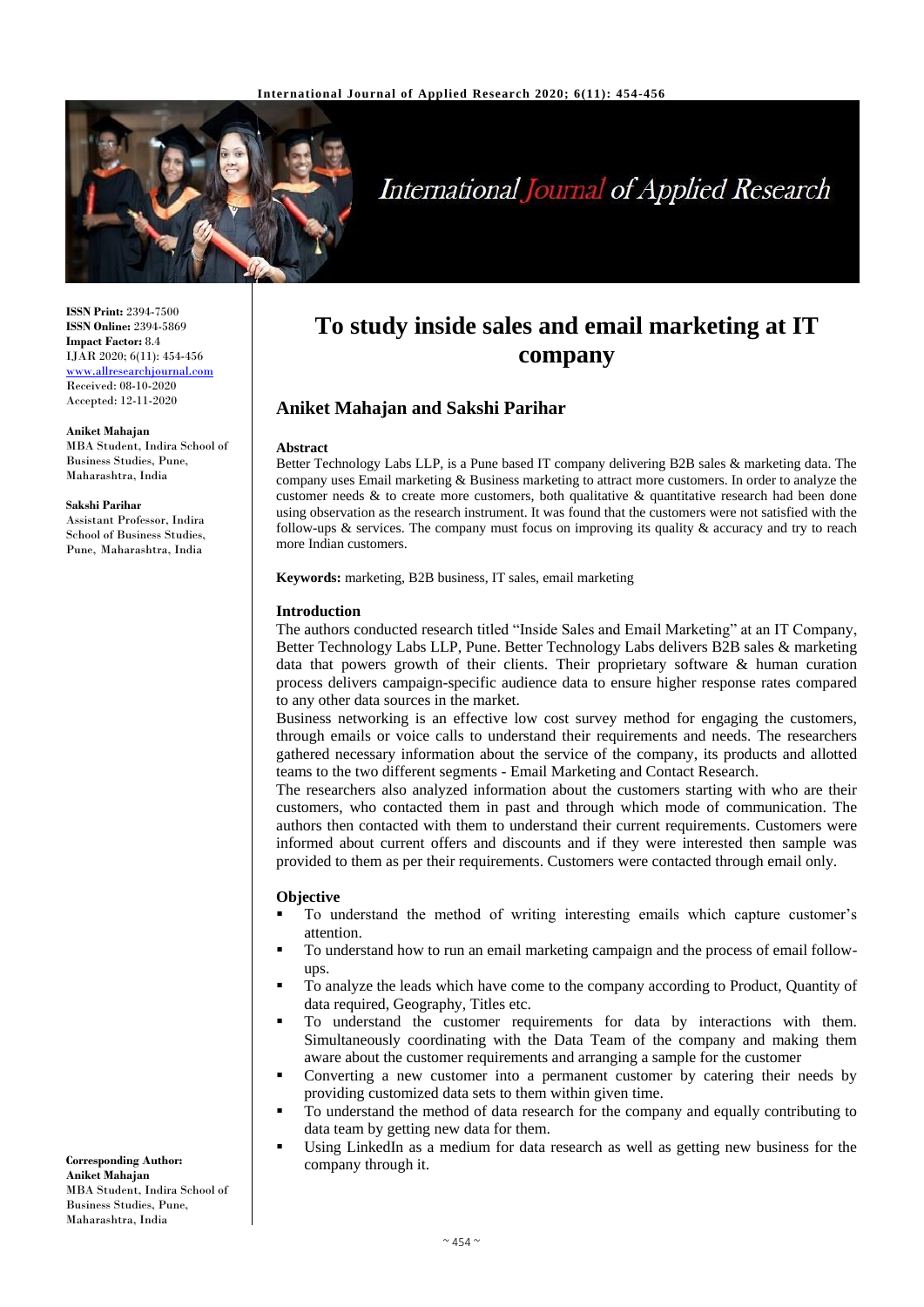#### **Literature Review**

During the research, theoretical definitions and scholarly papers on direct marketing and email marketing were studied. The exponential growth of internet business and email marketing has not gone unnoticed in scholarly literature

Email marketing had the fastest growth rate from any other marketing communication channel, though the growth rate has slowed down over the years. Reports by consulting firms have shown that advertisers might spend as much on interactive marketing as they spend on television in the future

Gaining consumer permission to send customized advertising material via e-mail improves segmentation, and targeting capabilities, as the communication is one-to-one based. Internet marketing research has shifted to more mature, holistic and strategic research from mere concentration of consumer behavior studies.

Email marketing tactics, recipient behavior variables and relationship related articles are paving the way for email marketing. Literature review shoes that the email offers a cost-effective medium to build better relationships with customers compare with traditional marketing methods such as direct mailings, cataloging and telemarketing

Even in the infancy state of commercialized email the potential was recognized almost immediately. Internet based rapid technological development was noted as an important yet unknown medium with high potential in earlier studies. Notable is that research issues such as consumer search had the highest growth in internet related marketing studies. As Kotler & Keller have highlighted, the internet provides direct marketers and consumers with opportunities for much greater interaction and individualization

The rise in interest towards social media has led to the question whether email is dead? However, almost all statistics and studies still note the popularity of email direct marketing and use of emails to handle modern communication flow.

#### **Research Methodology Type of research in project Qualitative research**

As the data is descriptive, we have applied reasoning and various combination of words to see what makes the content most attractive to the client. We have investigated the why and how of decision making by customers.

# **Quantitative research**

Quantitative research is also done and data visualization is done through the medium of pie charts.

#### **Research Approach**

In this Qualitative research, data is collected as follows:

Data has been taken from company database, information manual, etc. to know about the history of the organization, product information, market share of the company, sales policy, etc.

# **Research Instrument**

In this project 'Observation' is used as the research instrument. These Observation includes Positive and Negative responses.

Table 1: Overview of research methodology

| <b>Research type</b>           | <b>Oualitative research</b>          |
|--------------------------------|--------------------------------------|
| Area of study                  | Globally                             |
| Population                     | 1000                                 |
| Sampling Technique             | Simple random sampling               |
| Sampling Size                  | 300 for email & 200 for LinkedIn     |
| Sampling Unit                  | <b>Customers and Potential leads</b> |
| Type of Data Used              | Secondary                            |
| Primary Sources of data        | Email, LinkedIn                      |
| Secondary Sources of data      | Online sources.                      |
| <b>Tool of Data Collection</b> | Observation, salesprimeria.cf        |

### **Data Analysis**

The sample that we have are existing customers or the one who have approached the company before. Customers were asked their current requirements. We have plotted and interpreted the results as follows. Number of People Contacted

**Table 2:** Response rate of around 18%

| Leads     | 500 |
|-----------|-----|
| Responded | 90  |
| Closure   |     |
|           |     |



**Fig 1:** Number of people contacted

We contacted around 500 people for this project, the contact was made using an email. The list was provided by the company and task was laid down for us to reach maximum people. Closure was around 5% of responded leads.

| <b>Responded leads</b> | ۵A |
|------------------------|----|
| res                    |    |



**Fig 2:** Number of Respondents